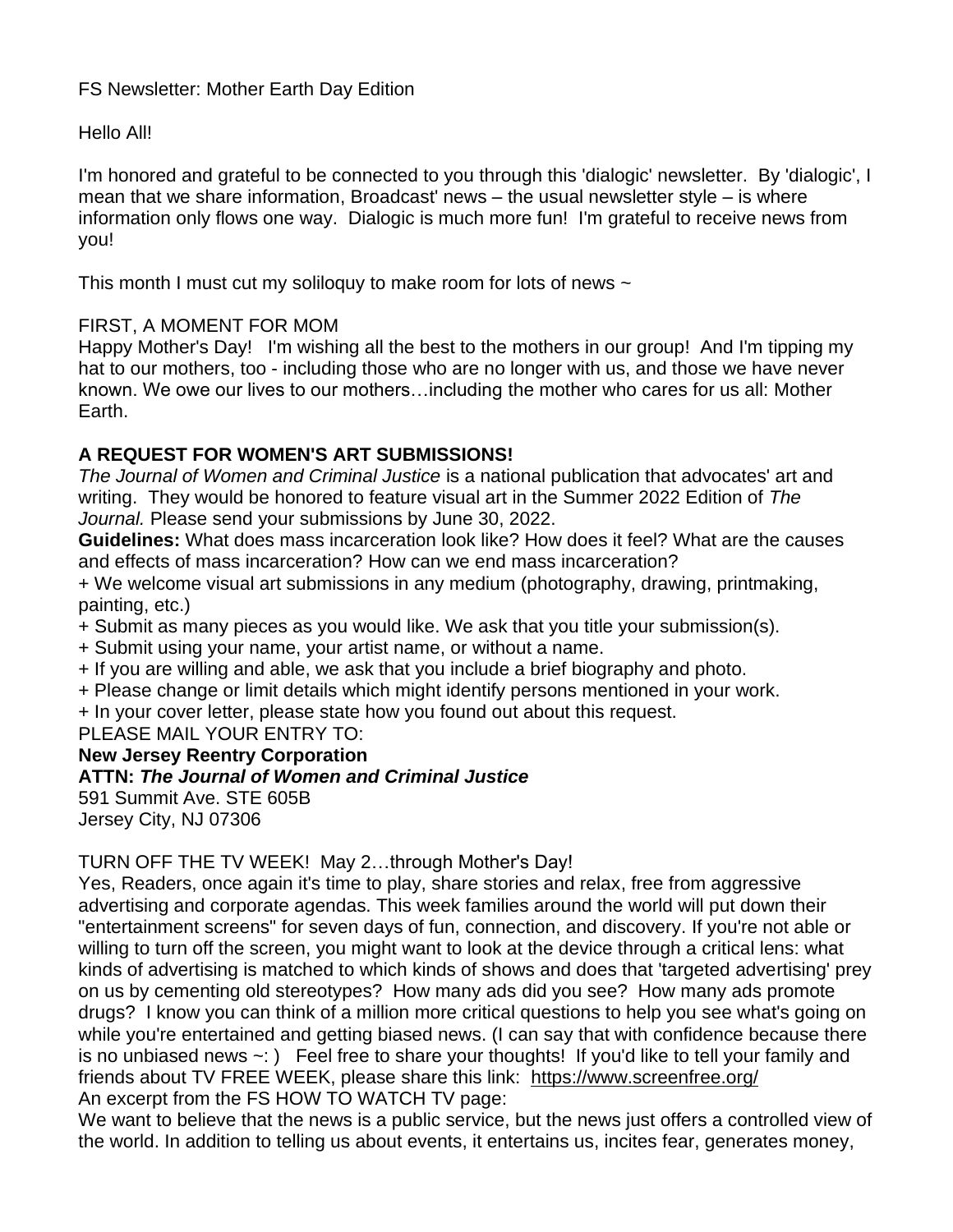and is filtered by political perspectives and advertisers. According to Neil Postman and Steve Powers: "The "news" is just a commodity, which is used to gather an audience that will be sold to advertisers." Here are a few of their recommendations for what to do when watching TV:

- 1. When encountering a news show, maintain a firm idea of what is important.
- 2. In preparing to watch a TV news show, keep in mind that it is a 'show'.
- 3. Never underestimate the power of commercials.
- 4. Learn something about the economic and political interests of those who run TV stations.
- 5. Pay special attention to the language of newscasts.

Look for Robert Cialdini's 'Principles of Persuasion': How are the shows and advertisers trying to get you to buy products or ideologies?

• Reciprocity. • Commitment. • Social proof • Authority. • Liking. • Scarcity. • Unity.

"The media is the most powerful entity on earth because they control the minds of the masses." ~ Malcolm X

#### FUNDRAISER UPDATE

I was hoping to start the fundraiser when I pushed 'send' on this newsletter. To learn more about fundraising, I went to check out other GoFundMe pages. The first thing I saw was a video. I have never made a video! I decided it's high time I make one, and I need to do it carefully and intentionally; not in a rush. While I was thinking about the video, I was invited to a fundraiser workshop on Friday, May 6<sup>th</sup>. I'm excited to have an opportunity to learn and ask questions about how to reach potential donors. I know they want information, but not too much information. And the best news is, I've been told that art is still on its way. I will launch the fundraiser with the next newsletter, a little earlier than usual next month...because I will run the entire fundraiser in the sign of GEMINI. Just for fun! Gemini is the sign of twins. I'm a Gemini (6.3.63) and Fair Shake is founded on the philosophy of ubuntu ("There is no such thing as a solitary individual" – Rev. Tutu) so multiple characters within one sign sounds perfect! THANK YOU, ART DONORS!

BUILDING UBUNTU – we are steering this ship together! Thank you so much, to all Donors! James sent a couple of large envelopes full of stamped envelopes, which I stuffed with Fair Shake flyers and sent to the 50+ people who write each week. Bill sent support to make sure you all receive the newsletter and support materials this month. He sent another donation to send the new Ownership Manual to prison libraries. MANY others sent donations ranging from \$5 to \$50 to keep the website going, to print flyers, to buy the DVD's that will hold the FS software application, and even donations to keep Ethiopian coffee in my mug. THANK YOU ALL!

Other valuable donations have come in the form of information updates; including address changes, changes in services (see below) and the news that the Mississippi Library Commission will no longer accept email resource requests through corrlinks. They will, however, accept your requests through the mail, and will send resource lists as promptly as they can. You can now write to them here:

Reference Service Department - Mississippi Library Commission 3881 Eastwood Dr Jackson, MS 39211

Another RESOURCE RESOURCE? Prison Families Alliance 7250 S. Durango Dr. Suite 130-237 Las Vegas, NV 89113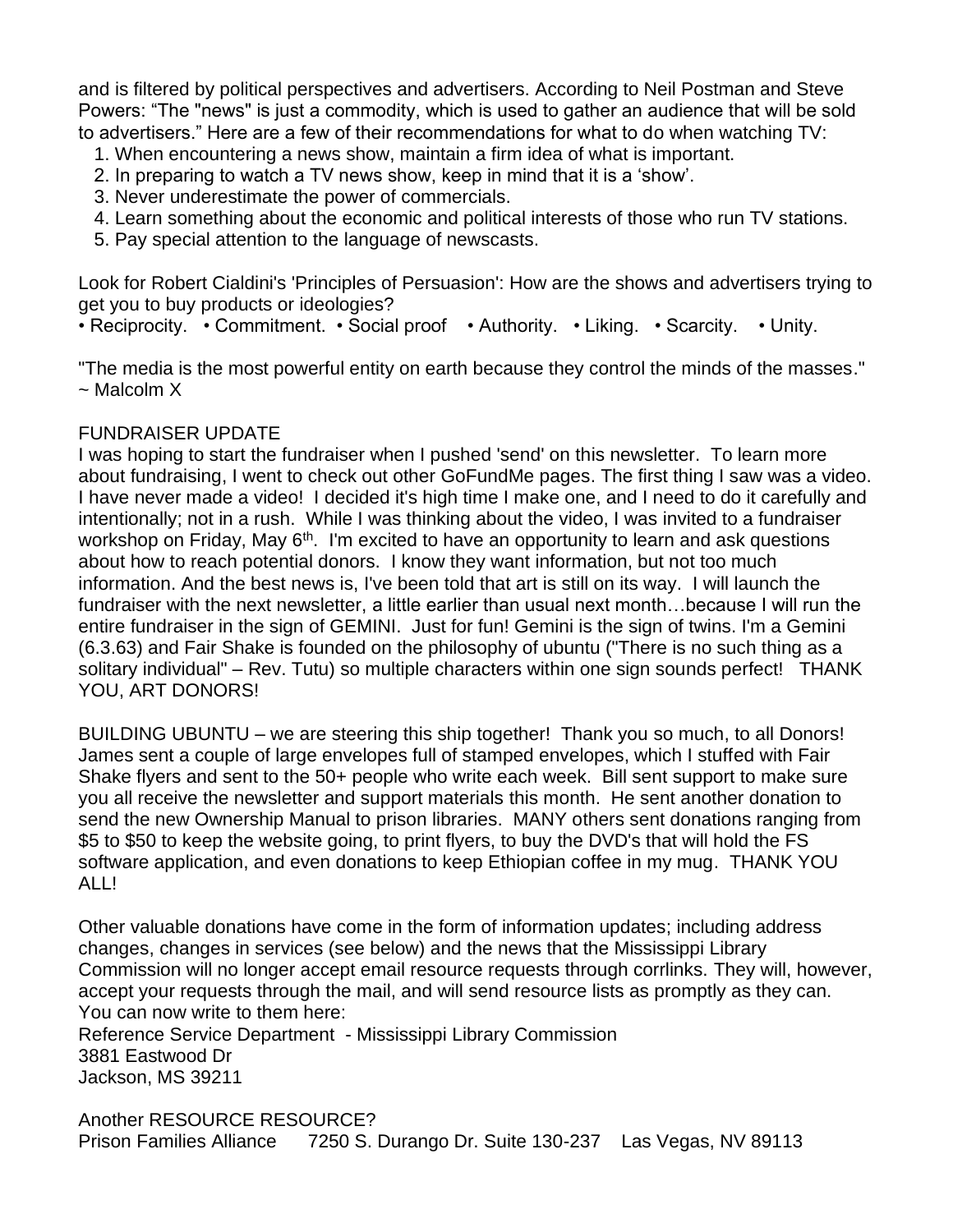I found this group recently. Their website says: Our goals are to help the prison family, those on the outside and those on the inside or returning from prisons and jails, by providing guidance, support, information, and education. It is our desire to benefit this community by enhancing the qualities of their lives".

### WRITING UPDATE, IN BRIEF:

PEN America is distributing 75,000 copies of The Sentences That Create Us, a book on writing behind bars. A free copy can be requested by writing to: Prison Writing Program c/o PEN America, 588 Broadway Suite 303, New York, NY 10012.

SERVICE CHANGE: Prisons Foundation, in Washington, DC – Sadly, they no longer offer their publishing services for free. If you've sent a letter off to them already, I believe you'll receive information about how their organization works now. Sorry about that. Things change fast!

# FS INCARCERATED AUTHORS PAGE!

The Fair Shake website has a page dedicated to books, and now articles, written by incarcerated and formerly incarcerated authors. The listing includes a photo of the book cover, links to page where the book can be purchased online, and a brief description of the book. Several of the authors on that page read this newsletter each month! I've just recently added articles, too…and I'd also like to email a full article to you if you'd care to read it. The article is called "SURVIVING IN PRISON IS 90% MENTAL: That's Why I Teach Workouts That Strengthen the Mind"; written by Aaron Kinzer and published by The Marshall Project. TWO-FER OFFER! Two offers are on the table at once: Mr. Kinzer's article, and the Incarcerated Authors book list. If you'd like either one - or both - please start a new message to me and let me know what you prefer: the Book List, the Article, or Both.

# CHICAGO NEWS: \$500-Per-Month-for-1-year Assistance Program!

This opportunity opened up on Monday and will close on May  $13<sup>th</sup>$  at 11:59 pm. The application is available in English, Spanish, Chinese (Simplified), Arabic, Polish, and Filipino. Only one member of a household can apply. Households to receive the cash assistance will be selected by a lottery. Your supporters with internet access can apply here: [https://cloud.citynews.chicago.gov/cash\\_pilot\\_updates](https://cloud.citynews.chicago.gov/cash_pilot_updates)

WI NEWS: 4.15.22: Gov. Tony Evers signed Senate Bill 564, now 2021 Wisconsin Act 264, into law. The bill requires the DOC to contract with no fewer than three vendors to purchase, religious, and other personal items. FINALLY! Also: Looking for Resources and Assistance in WI? Contact The Way Out: [support@twout.org](mailto:support@twout.org)

# INREACH FROM THE AMERICAN HUMANISM ASSOCIATION:

I reached out to the American Humanist Association (AHA) for information and found that they support incarcerated people in a number of ways. For those who are new to the term, Humanism is a philosophy of life that, without theism or other supernatural beliefs, affirms the ability and responsibility of human beings to lead personal lives of ethical fulfillment that aspire to the greater good. They were founded in 1941. WRITE FOR INSIDE THE WALLS - a column by incarcerated humanists is included in their quarterly magazine, the Humanist. They seek personal narratives of 700–1,400 words on experiences relating to humanism in prison. To submit, write to the Editor at the address below or message us on Corrlinks at [aha@americanhumanist.org](mailto:aha@americanhumanist.org) They offer a membership discount for incarcerated people: \$2;

and stamps are accepted.

American Humanist Association